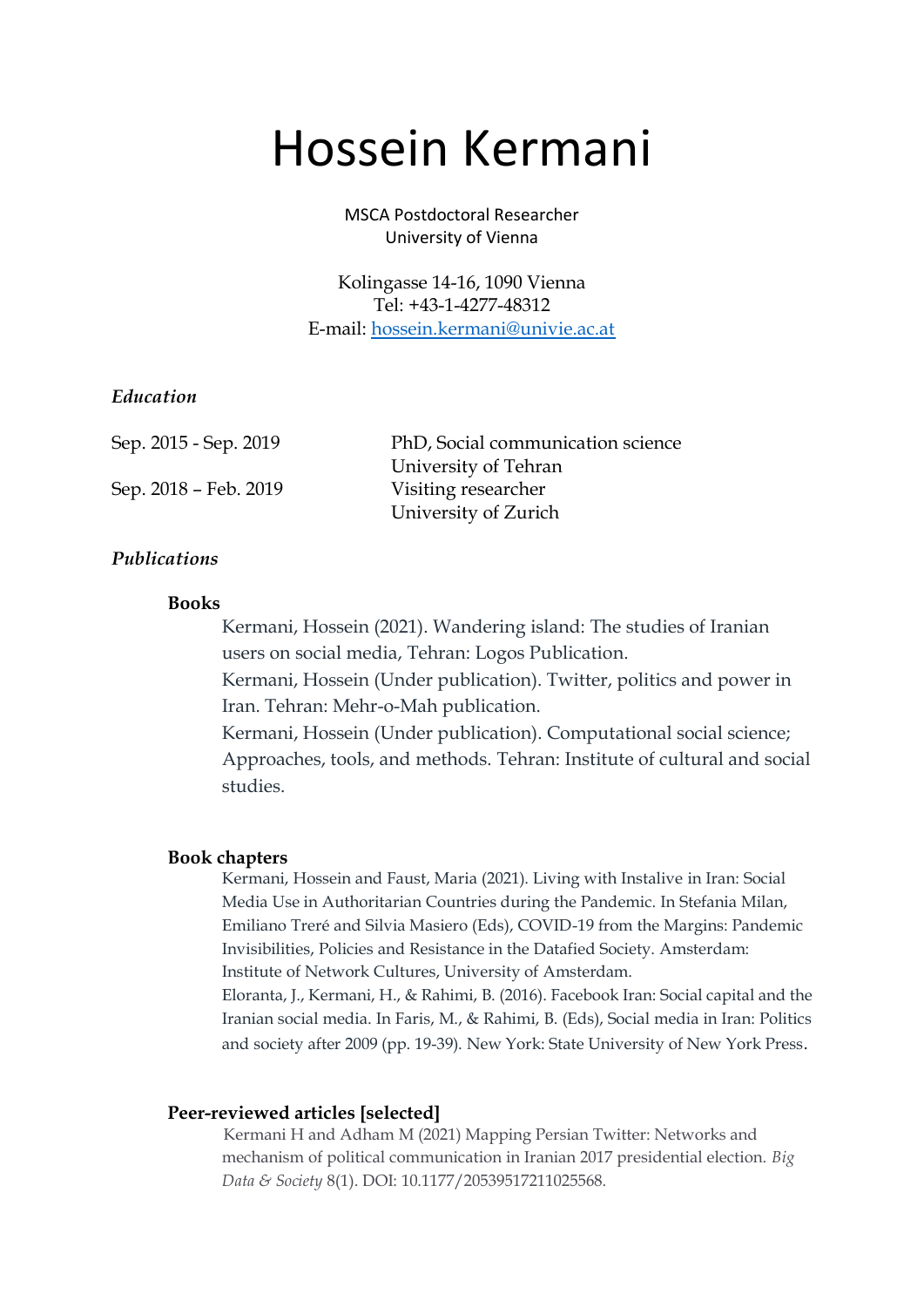Koohikamali, Mehrdad; Kermani, Hossein; and Rabiei-Dastjerdi, Hamidreza (2021) Disclosure and Engagement on Social Media in Iranian Context. AMCIS 2021 Proceedings. 24.

https://aisel.aisnet.org/amcis2021/info\_security/info\_security/24 Kermani, Hossein (2020) Political narrating in non-political crises: Narrativity practices on Persian Twitter during the 2017 Kermanshah earthquake, *Asian Journal of Communication,* Doi: 10.1080/01292986.2020.1817112*.*

Kermani, Hossein (2020) Decoding Telegram: Iranian Users and 'Produsaging' Discourses in Iran's 2017 Presidential Election, *Asiascape: Digital Asia, Advanced articles.* Doi: 10.1163/22142312-12340119

Kermani, Hossein (2020) Telegram Discourse on the 2017 Iran's Presidential Election, *Asian journal of media and communication,* 4 (1).

Kermani, Hossein (2018) Telegramming News: How have Telegram channels transformed the journalism in Iran? *Turkish Reviews of Communication Studies*, (31), 168-187. DOI: 10.17829/turcom.423307.

#### **Presentations [selected]**

Kermani, Hossein and Hooman, Niloofar (2021). How a connective action is disrupted in restrictive contexts? The case of dismantling #rape on Persian Twitter. Paper presented at AoIR 2021: The 22nd Annual Conference of the Association of Internet Researchers. Virtual Event: AoIR. Retrieved from http://spir.aoir.org.

Kermani, Hossein (2021) Using computational and qualitative methods to analyze Covid-19 frames on Iranian Twittersphere, 2021 Conference of the German Communication Association's Methods Division, (virtual event), September 30- October 1, 2021.

Kermani, Hossein; Khorshidi, Mona, and Ashtiani Araghi, Mohammad (2020) The president's speech: An analysis of Covid-19 discourse in Iranian president's speeches, 14th ECPR General Conference (virtual event), 24 – 28 August 2020. Kermani, Hossein (2020) Social media narratives and democracy in Iran: An analysis of Iranian Twitter users' narrativity practices during Iran's 2017 presidential election, ESA-ECPR Midterm Social Movement Conference. Johan Skytte Institute of Political Studies, University of Tartu: Estonia. 7-9 October 2020. Kermani, Hossein (2019) Telegram Discourse: An analysis of most viewed posts in Telegram on 2017 Iran's presidential election, Accepted for presentation at 3rd DisourseNet Congress: Knowledge and power in a polycentric world, France: Paris. 11-14 September, 2019.

Kermani, Hossein (2018) Networked practices and political field in Iran, IPZ prepublication seminar, Zurich: University of Zurich. 16 October, 2018.

Kermani, Hossein, Khaniki Hadi and Safari, Alireza (2018) Habermas on Telegram; Can a micro public sphere be shaped in the age of social media? Presented at 3rc Asiascape: Digital Asia conference (DIAS), Netherlands: Leiden University. 29 May, 2018.

Kermani, Hossein (2018) Social media textual poachers: How Iranian users challenge the dominant discourses in Telegram? Accepted for presentation at 7th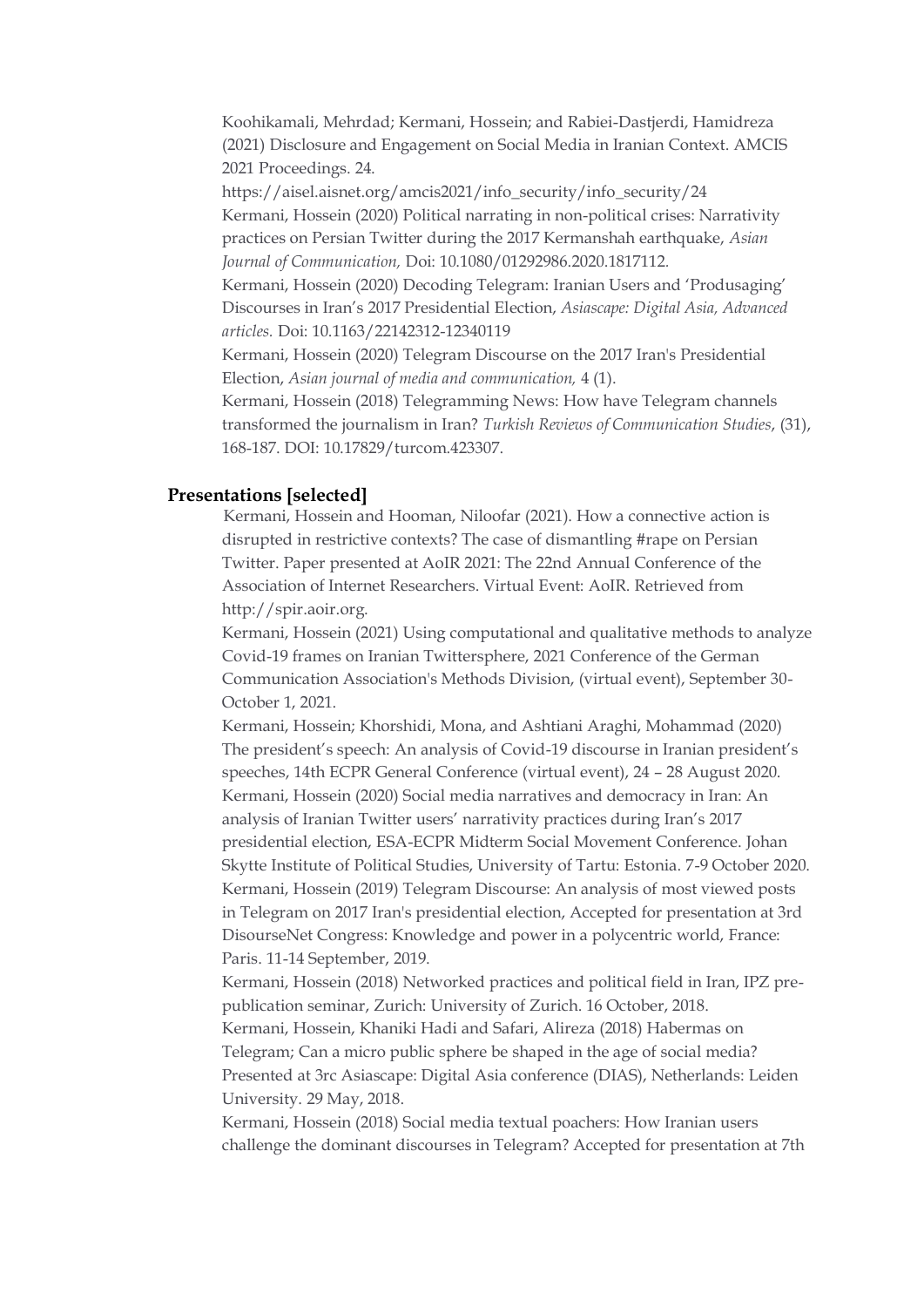Critical Approaches to Discourse Analysis across Disciplines conference. Denmark: University of Aalborg. 4-6 July 2018. Kermani, Hossein and Rahimi, Babak (2016) Digital divide and smart phones: Access, usage, skills and urban Iran**.** Presented in Surveying Iran: The Future of Social Research After the Nuclear Thaw Conference, School of Public Policy, Central European University, September 1-2, 2016.

## *Invited talks [selected]*

Kermani, Hossein [Keynote speaker] (2021) Using mixed-methods to study Twitter activism: The case of Persian Twitter, Summer Institute in Computational Social Science, Istanbul: Kadir Has University. 24 June, 2021. Kermani, Hossein (2019) The story of social media in Iran; Public sphere from Blogistan to Twitter, Serbia: University of Novi Sad. 16 January, 2019. Kermani, Hossein [Keynote speaker] (2018) Twitter, politics and society in Iran: Mapping out the political field on Persian Twitter during the 2017 presidential election, NapoKo-Kolloquium 2018, Mainz: Johannes Gutenberg-Universität Mainz. 15 November, 2018.

#### *Awards and fellowships*

2nd ranked research project in Iran's national challenge on data mining and Covid-19 (2021), Cognitive Sciences & Technologies Council (€ 2500). Academic guest (2018) University of Zurich (CHF 11000).

Summer Institute in Computational Social Science (2019) Kadir Has University (Partner location for SICSS organized at Princeton University), June 16-29, 2019. (\$ 500)

The 2nd Heidelberg Computational Humanities Summer School (2019) Heidelberg University, July 15-19, 2019. (€ 800)

Doctoral Consortium (2018) 2nd European Symposium on Societal Challenges in Computational Social Science. Cologne: Germany. December 5-7. (€ 800). Surveying Iran: The Future of Social Research after the Nuclear Thaw (2016), School of Public Policy, Central European University, September 1-2. (\$ 2000). The Emerging Scholar Program (2016) Milton Wolf Seminar on Media and Diplomacy, American Austrian Foundation. A partnership of the Center on Global Communication Studies and the Diplomatic Academy, Vienna. April 4-7 (\$ 1500).

## *Summer schools and workshops*

Summer Institute in Computational Social Science (2019) Kadir Has University (Partner location for SICSS organised at Princeton University), June 16-29, 2019. The 2nd Heidelberg Computational Humanities Summer School (2019) Heidelberg University, July 15-19, 2019.

Doctoral Consortium (2018) 2nd European Symposium on Societal Challenges in Computational Social Science. Cologne: Germany. December 5-7.

Social Identities in Political Science - Conceptualization, Measurement, and Impacts workshop (2018) University of Zurich, October 24-25, 2018.